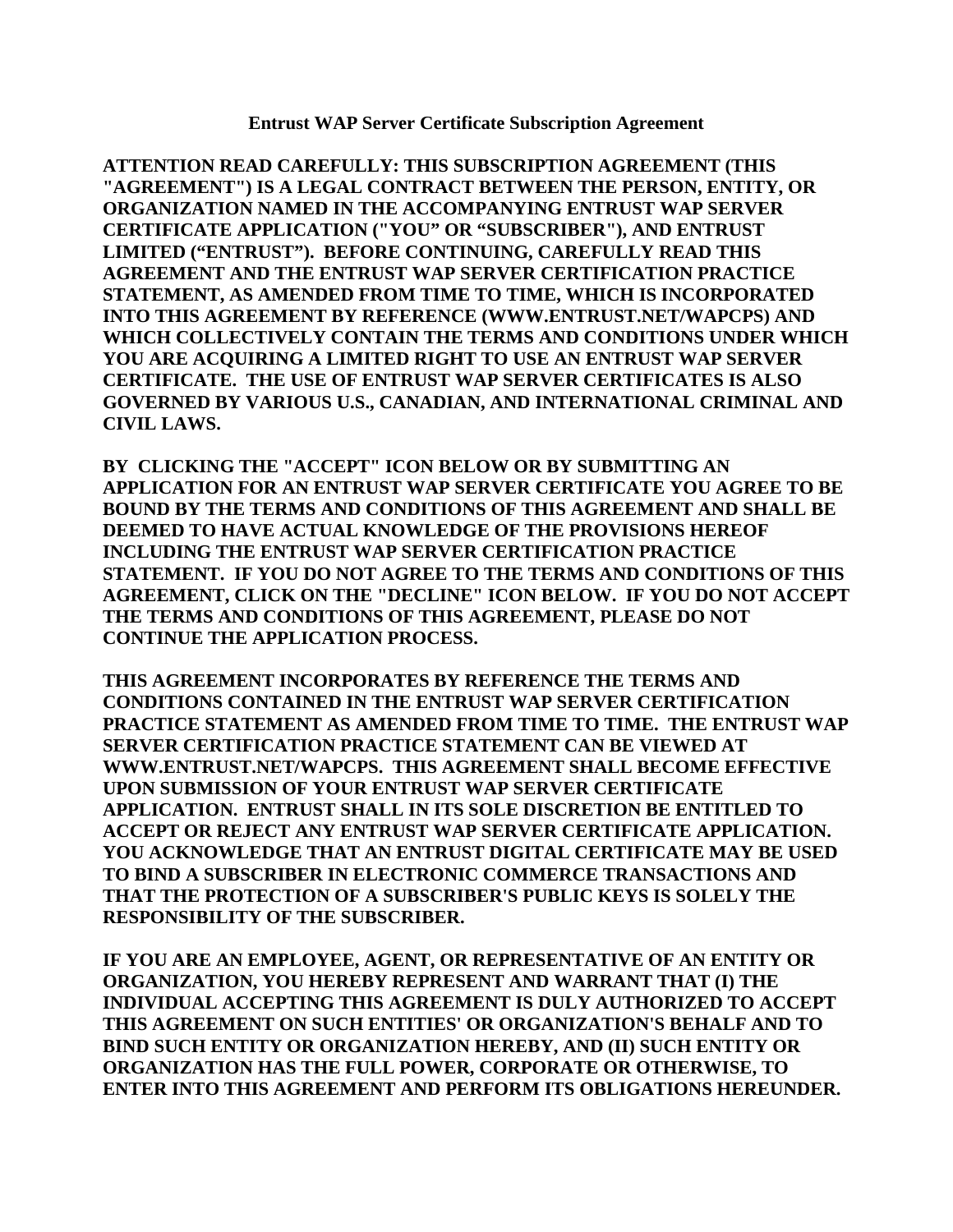**1. Issuance of Certificate:** Upon receipt of Your Entrust WAP Server Certificate Application, Entrust or a subcontractor acting on behalf of Entrust will perform limited verification (as described in the Entrust WAP Sever Certification Practice Statement) of the information submitted by You in Your Entrust WAP Server Certificate Application. After completing such verification, Entrust may issue an Entrust WAP Server Certificate to You for use as described in the Entrust WAP Server Certification Practice Statement. If Entrust issues an Entrust WAP Server Certificate to You, Entrust will make such Entrust WAP Server Certificate available for You to retrieve.

**2. Roles and Obligations:** In return for payment of the then current price for a license for an Entrust WAP Server Certificate, Entrust shall perform the Certification Authority services described in the Entrust WAP Server Certification Practice Statement. You shall only use Your Entrust WAP Server Certificate as permitted by the Entrust WAP Server Certification Practice Statement and shall comply with all obligations of the Entrust WAP Server Certification Practice Statement. You acknowledge that You understand and have the necessary information to make an informed decision about whether and the extent to which to use digital certificate technology and in particular Entrust WAP Server Certificates. You acknowledge that You have read the Entrust WAP Server Certification Practice Statement and understand the disclaimers of representations, warranties, and conditions, and limitations of liabilities and are making Your own judgment as to whether it is reasonable under the circumstances to use Entrust WAP Server Certificates. You are solely responsible for determining whether to use Entrust WAP Server Certificates and the extent of such use.

**YOU SPECIFICALLY ACKNOWLEDGE THAT REVOCATION OF CERTIFICATES IS NOT SUPPORTED IN VERSION 1.1 OF THE WTLS SPECIFICATION AS PUBLISHED BY THE WIRELESS APPLICATION PROTOCOL FORUM LTD., AND ACCORDINGLY AN ENTRUST WAP SERVER CERTIFICATE MAY CONTAIN (I) INFORMATION THAT HAS CHANGED OR THAT HAS BEEN DETERMINED SUBSEQUENT TO ISSUANCE TO BE INVALID, OR (II) A PUBLIC KEY CORRESPONDING TO A PRIVATE KEY THAT HAS BEEN COMPROMISED. YOU ALSO SPECIFICALLY ACKNOWLEDGE THAT THE ENTRUST WAP CERTIFICATION AUTHORITY WILL NOT BE ABLE TO REVOKE AN ENTRUST WAP SERVER CERTIFICATE IF THERE IS ANY CHANGE IN THE INFORMATION IN SUCH ENTRUST WAP SERVER CERTIFICATE, IF IT IS SUBSEQUENTLY DISCOVERED THAT THE INFORMATION IN SUCH ENTRUST WAP SERVER CERTIFICATE IS INVALID, OR IF THE PRIVATE KEY CORRESPONDING TO THE PUBLIC KEY IN AN ENTRUST WAP SERVER CERTIFICATE HAS BEEN COMPROMISED. YOU ACKNOWLEDGE THAT THE ENTRUST WAP CERTIFICATION AUTHORITY WILL BE UNABLE TO REVOKE SUCH ENTRUST WAP SERVER CERTIFICATE EVEN IF THE ENTRUST WAP CERTIFICATION AUTHORITY IS AWARE OF SUCH CHANGE, INVALIDITY, OR COMPROMISED. YOU ACKNOWLEDGE THAT YOUR DECISION TO USE AN ENTRUST WAP SERVER CERTIFICATE SHALL HAVE BEEN MADE HAVING TAKEN INTO CONSIDERATION SUCH LIMITATIONS WITH RESPECT TO REVOCATION, CHANGED OR INVALID INFORMATION, AND COMPROMISE.**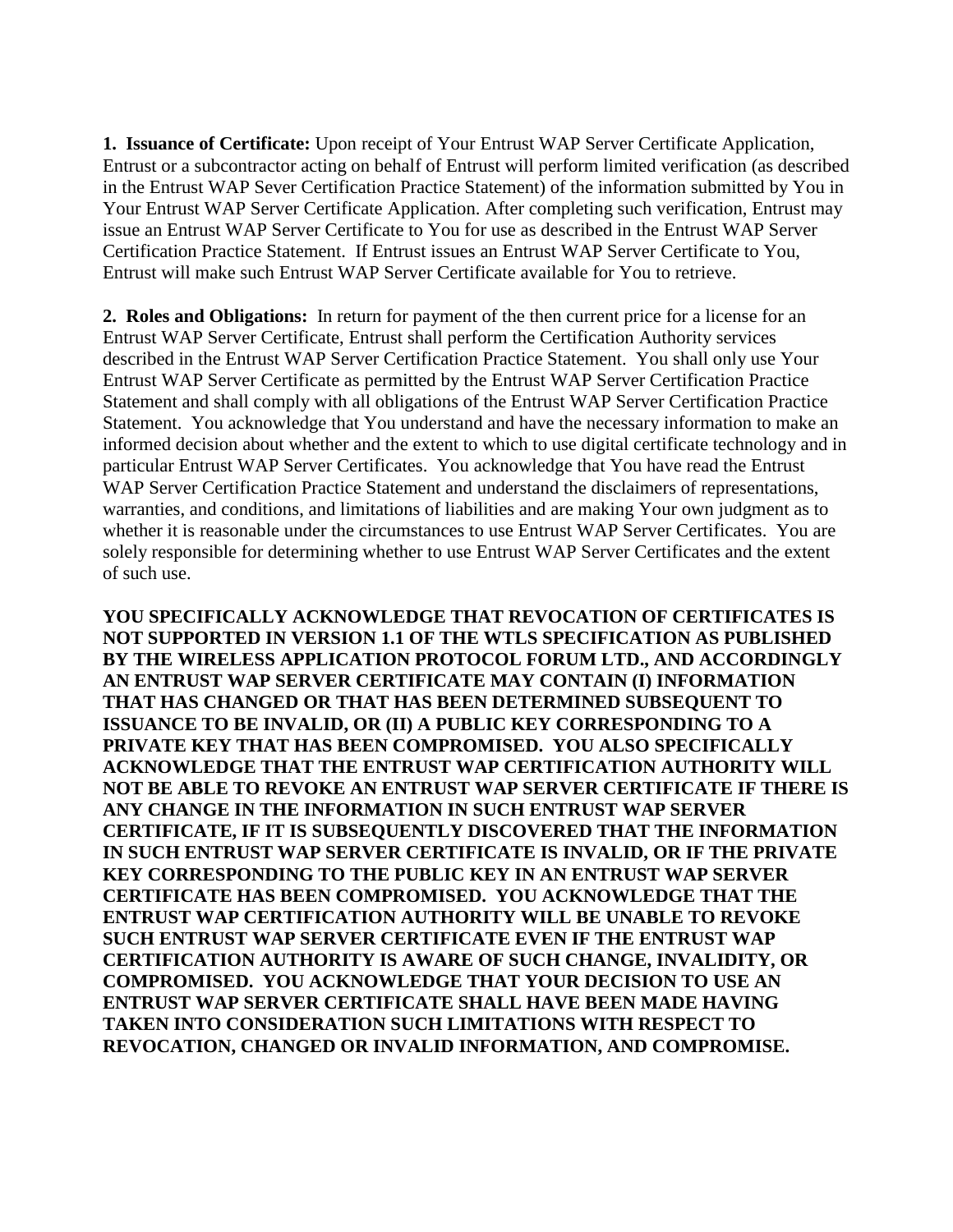**3. Fees:** You shall pay all applicable fees for any Entrust WAP Server Certificates issued to You. Such payment shall be made within thirty (30) days of the receipt of an invoice from Entrust for any such Entrust WAP Server Certificates. In the event that You do not pay the applicable fees for any Entrust WAP Server Certificates issued to You, You shall not be entitled to use such Entrust WAP Server Certificates and Entrust may refused to process any subsequent applications submitted by You for additional Entrust WAP Server Certificates. The fees for Entrust WAP Server Certificates and information or services provided by Entrust in respect to Entrust WAP Server Certificates are set forth in the Entrust WAP Repository. These fees are subject to change, and any such changes shall become immediately after posting in the Entrust Repository.

**4. Lifecycle Monitoring Service:** Entrust shall also provide You with a complementary lifecycle monitoring service ("LMS"). The LMS is designed to reduce the chance of disruption of Your service which may be caused by the expiration of the Your Entrust WAP Server Certificate. Entrust shall use commercially reasonable efforts to send an email to the technical contact listed in the information provided to Entrust with Your Entrust WAP Server Certificate Application. Such email will inform Your technical contact that Your Entrust WAP Server Certificate is due to expire shortly. Usually, the email notification will be sent approximately thirty (30) days prior to the date on which Your Entrust WAP Server Certificate is due to expire. In the event that Your contact information changes, You can still receive an LMS email notice if You provide Entrust with updated technical contact information at least sixty (60) days prior to the date that Your Entrust WAP Server Certificate is due to expire. You shall not be eligible for the LMS if Your technical contact information changes and Entrust is not informed of such change within the time period set forth above.

**5. DISCLAIMER OF WARRANTY: EXCEPT FOR THE EXPLICIT REPRESENTATIONS, WARRANTIES, AND CONDITIONS PROVIDED IN THIS AGREEMENT AND THE ENTRUST WAP SERVER CERTIFICATION PRACTICE STATEMENT, ENTRUST WAP SERVER CERTIFICATES AND ANY SERVICES PROVIDED IN RESPECT TO ENTRUST WAP SERVER CERTIFICATES ARE PROVIDED "AS IS", AND NEITHER ENTRUST NOR ANY INDEPENDENT THIRD-PARTY REGISTRATION AUTHORITIES OPERATING UNDER THE ENTRUST WAP SERVER CERTIFICATION AUTHORITIES, NOR ANY RESELLERS, CO-MARKETERS, OR ANY SUBCONTRACTORS, DISTRIBUTORS, AGENTS, SUPPLIERS, EMPLOYEES, OR DIRECTORS OF ANY OF THE FOREGOING MAKE ANY REPRESENTATIONS OR GIVE ANY WARRANTIES, OR CONDITIONS, WHETHER EXPRESS, IMPLIED, STATUTORY, BY USAGE OF TRADE, OR OTHERWISE, AND ENTRUST, ALL INDEPENDENT THIRD-PARTY REGISTRATION AUTHORITIES OPERATING UNDER THE ENTRUST WAP SERVER CERTIFICATION AUTHORITIES, ALL RESELLERS OR CO-MARKETERS, AND ANY SUBCONTRACTORS, DISTRIBUTORS, AGENTS, SUPPLIERS, EMPLOYEES, OR DIRECTORS OF ANY OF THE FOREGOING SPECIFICALLY DISCLAIM ANY AND ALL REPRESENTATIONS, WARRANTIES, AND CONDITIONS OF MERCHANTABILITY, NON-INFRINGEMENT, TITLE, SATISFACTORY QUALITY, OR FITNESS FOR A PARTICULAR PURPOSE. EXCEPT FOR THE EXPLICIT REPRESENTATIONS, WARRANTIES AND CONDITIONS CONTAINED IN THIS AGREEMENT AND IN THE ENTRUST WAP SERVER CERTIFICATION PRACTICE**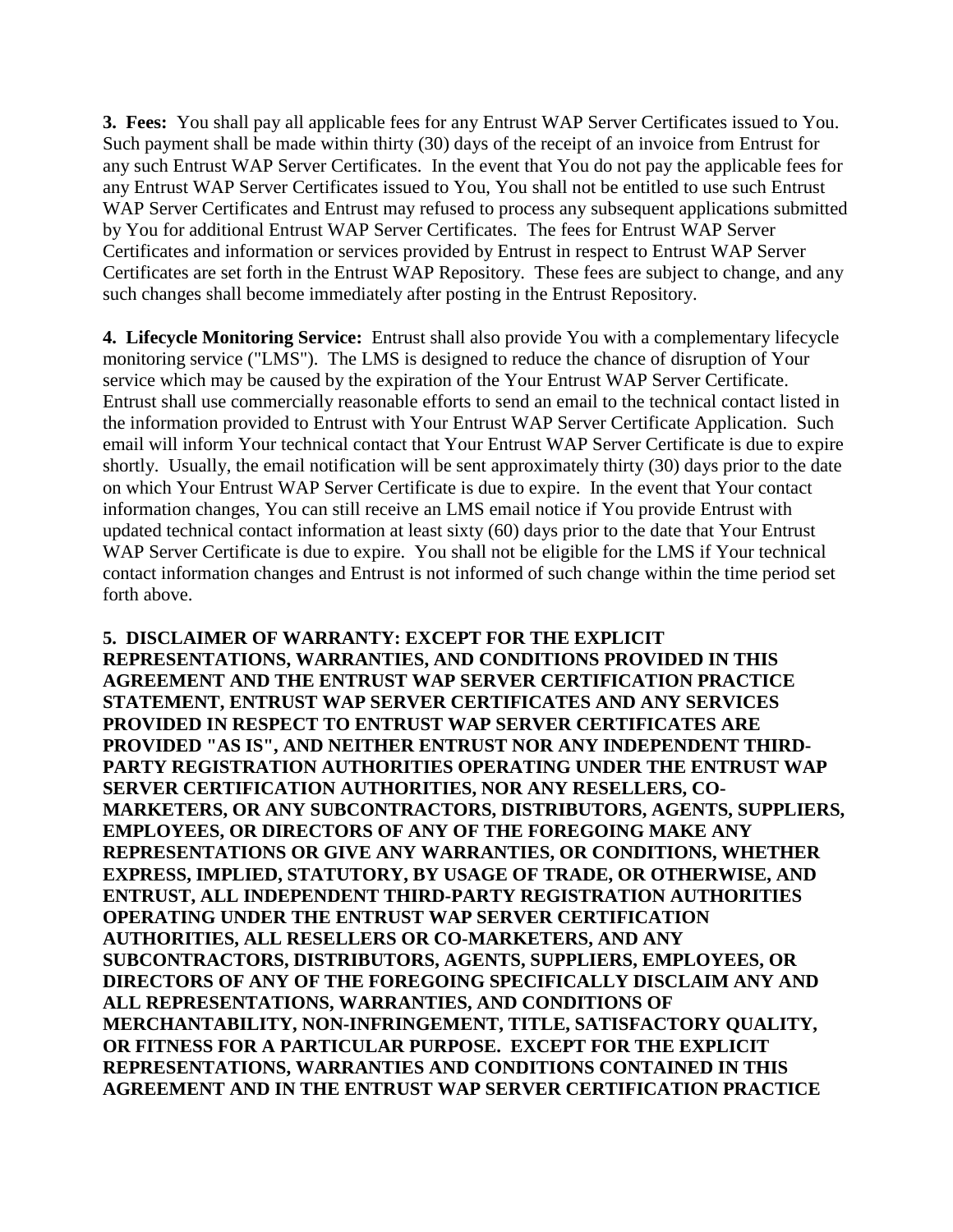**STATEMENT, THE ENTIRE RISK OF THE USE OF ANY ENTRUST WAP SERVER CERTIFICATES OR ANY SERVICES PROVIDED IN RESPECT ENTRUST WAP SERVER CERTIFICATES OR THE VALIDATION OF DIGITAL SIGNATURES SHALL BE BORNE SOLELY BY YOU.** 

**6. LIMITATION OF LIABILITY: IN NO EVENT SHALL THE TOTAL CUMULATIVE LIABILITY OF ENTRUST, ANY INDEPENDENT THIRD-PARTY REGISTRATION AUTHORITIES OPERATING UNDER THE ENTRUST WAP SERVER CERTIFICATION AUTHORITIES, ANY RESELLERS, OR CO-MARKETERS, OR ANY SUBCONTRACTORS, DISTRIBUTORS, AGENTS, SUPPLIERS, EMPLOYEES, OR DIRECTORS OF ANY OF THE FOREGOING TO YOU ARISING OUT OF OR RELATING TO ANY ENTRUST WAP SERVER CERTIFICATE OR ANY SERVICES PROVIDED IN RESPECT TO ENTRUST WAP SERVER CERTIFICATES, INCLUDING ANY USE OR RELIANCE ON ANY ENTRUST WAP SERVER CERTIFICATE, EXCEED ONE THOUSAND UNITED STATES DOLLARS (\$1000.00 U.S.) ("CUMULATIVE DAMAGE CAP"). THIS LIMITATION SHALL APPLY ON A PER ENTRUST WAP SERVER CERTIFICATE BASIS REGARDLESS OF THE NUMBER OF TRANSACTIONS OR CAUSES OF ACTION ARISING OUT OF OR RELATED TO SUCH ENTRUST WAP SERVER CERTIFICATE OR ANY SERVICES PROVIDED IN RESPECT TO SUCH ENTRUST WAP SERVER CERTIFICATE. THE FOREGOING LIMITATIONS SHALL APPLY TO ANY LIABILITY WHETHER BASED IN CONTRACT (INCLUDING FUNDAMENTAL BREACH), TORT (INCLUDING NEGLIGENCE), LEGISLATION OR ANY OTHER THEORY OF LIABILITY, INCLUDING ANY DIRECT, INDIRECT, SPECIAL, STATUTORY, PUNITIVE, EXEMPLARY, CONSEQUENTIAL, RELIANCE, OR INCIDENTAL DAMAGES.** 

**IN THE EVENT THAT LIABILITY ARISING OUT OF OR RELATING TO AN ENTRUST WAP SERVER CERTIFICATE OR ANY SERVICES PROVIDED IN RESPECT TO AN ENTRUST WAP SERVER CERTIFICATE EXCEEDS THE CUMULATIVE DAMAGE CAP SET FORTH IN THIS SECTION ABOVE, THE AMOUNTS AVAILABLE UNDER THE CUMULATIVE DAMAGE CAP SHALL BE APPORTIONED FIRST TO THE EARLIEST CLAIMS TO ACHIEVE FINAL DISPUTE RESOLUTION UNLESS OTHERWISE ORDERED BY A COURT OF COMPETENT JURISDICTION. IN NO EVENT SHALL ENTRUST OR ANY INDEPENDENT THIRD-PARTY REGISTRATION AUTHORITIES OPERATING UNDER THE ENTRUST WAP SERVER CERTIFICATION AUTHORITIES, OR ANY RESELLERS, CO-MARKETERS, OR ANY SUBCONTRACTORS, DISTRIBUTORS, AGENTS, SUPPLIERS, EMPLOYEES, OR DIRECTORS OF ANY OF THE FOREGOING BE OBLIGATED TO PAY MORE THAN THE CUMULATIVE DAMAGE CAP FOR ANY ENTRUST WAP SERVER CERTIFICATE OR ANY SERVICES PROVIDED IN RESEPCT TO AN ENTRUST WAP SERVER CERTIFICATE REGARDLESS OF APPORTIONMENT AMONG CLAIMANTS.** 

**IN NO EVENT SHALL ENTRUST OR ANY INDEPENDENT THIRD-PARTY REGISTRATION AUTHORITIES OPERATING UNDER THE ENTRUST WAP SERVER CERTIFICATION AUTHORITIES, OR ANY RESELLERS, CO-MARKETERS, OR ANY SUBCONTRACTORS, DISTRIBUTORS, AGENTS, SUPPLIERS, EMPLOYEES, OR**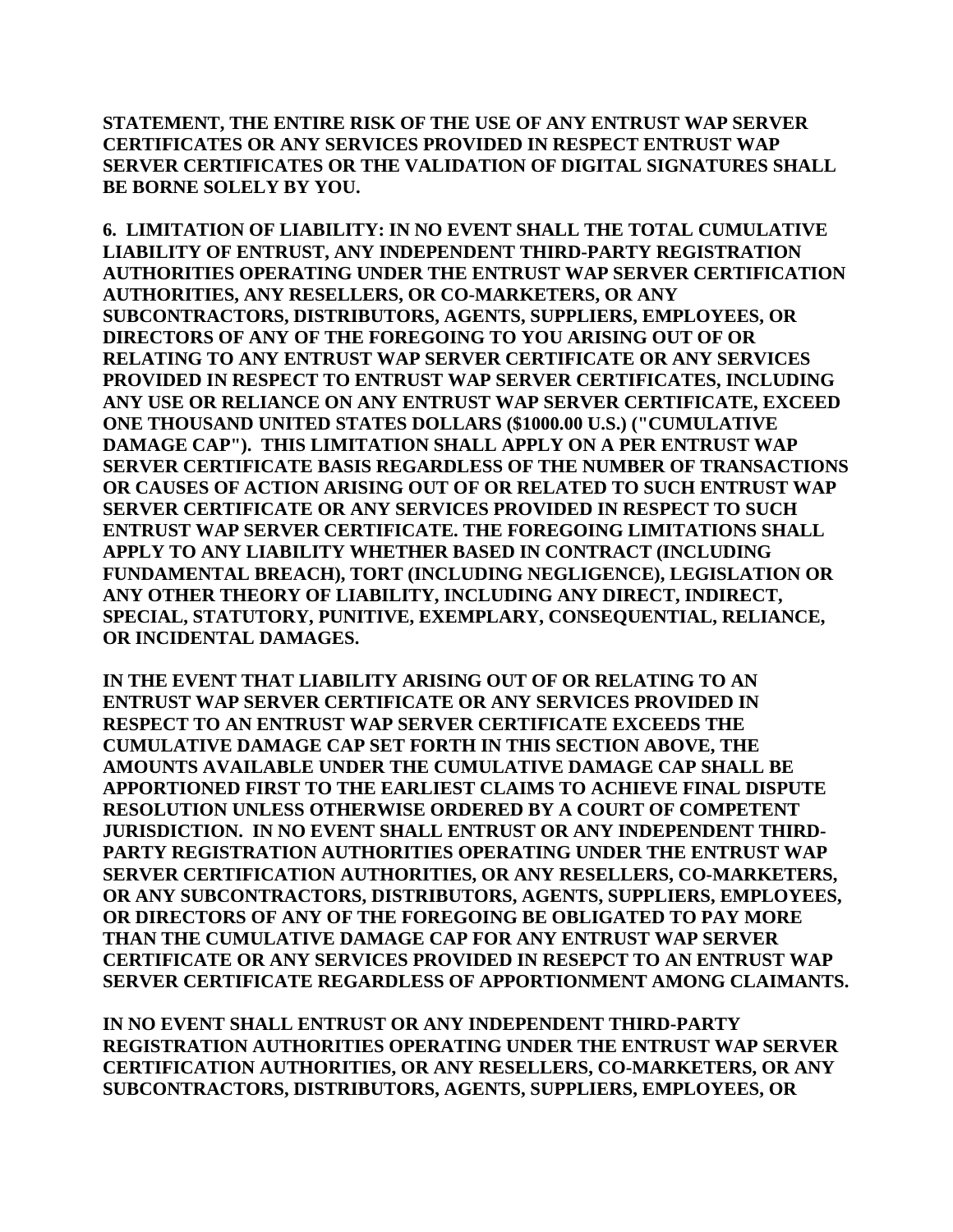**DIRECTORS OF ANY OF THE FOREGOING BE LIABLE FOR ANY INCIDENTAL, SPECIAL, STATUTORY, PUNITIVE, EXEMPLARY, INDIRECT, RELIANCE, OR CONSEQUENTIAL DAMAGES (INCLUDING, WITHOUT LIMITATION, DAMAGES FOR LOSS OF BUSINESS, LOSS OF BUSINESS OPPORTUNITIES, LOSS OF GOODWILL, LOSS OF PROFITS, BUSINESS INTERRUPTION, LOSS OF DATA, LOST SAVINGS OR OTHER SIMILAR PECUNIARY LOSS) WHETHER ARISING FROM CONTRACT (INCLUDING FUNDAMENTAL BREACH), TORT (INCLUDING NEGLIGENCE), LEGISLATION OR ANY OTHER THEORY OF LIABILITY.** 

**THE FOREGOING LIMITATIONS SHALL APPLY NOTWITHSTANDING THE FAILURE OF ESSENTIAL PURPOSE OF ANY LIMITED REMEDY STATED HEREIN AND EVEN IF ENTRUST OR ANY INDEPENDENT THIRD-PARTY REGISTRATION AUTHORITY OPERATING UNDER AN ENTRUST WAP SERVER CERTIFICATION AUTHORITY, OR ANY RESELLERS, CO-MARKETERS, OR ANY SUBCONTRACTORS, DISTRIBUTORS, AGENTS, SUPPLIERS, EMPLOYEES, OR DIRECTORS OF ANY OF THE FOREGOING HAVE BEEN ADVISED OF THE POSSIBILITY OF THOSE DAMAGES.** 

**SOME JURISDICTIONS DO NOT ALLOW THE EXCLUSION OR LIMITATION OF LIABILITY FOR CONSEQUENTIAL OR INCIDENTAL DAMAGES, SO THESE LIMITATIONS SET FORTH ABOVE MAY NOT APPLY TO YOU. THE DISCLAIMERS OF REPRESENTATIONS, WARRANTIES, AND CONDITIONS AND THE LIMITATIONS OF LIABILITY IN THIS AGREMEENT AND IN THE ENTRUST WAP SERVER CERTIFICATION PRACTICE STATEMENT CONSTITUTE AN ESSENTIAL PART OF THIS AGREEMENT, THE ENTRUST WAP SERVER CERTIFICATION PRACTICE STATEMENT, ANY OTHER SUBSCRIPTION AGREEMENTS, AND ANY RELYING PARTY AGREEMENTS. YOU ACKNOWLEDGE THAT BUT FOR THESE DISCLAIMERS OF REPRESENTATIONS, WARRANTIES, AND CONDITIONS AND LIMITATIONS OF LIABILITY, ENTRUST WOULD NOT ISSUE ENTRUST WAP SERVER CERTIFICATES TO SUBSCRIBERS AND NEITHER ENTRUST NOR ANY ANY INDEPENDENT THIRD-PARTY REGISTRATION AUTHORITIES OPERATING UNDER AN ENTRUST WAP SERVER CERTIFICATION AUTHORITY, NOR ANY RESELLERS, CO-MARKETERS, OR ANY SUBCONTRACTORS, DISTRIBUTORS, AGENTS, SUPPLIERS, EMPLOYEES, OR DIRECTORS OF ANY OF THE FOREGOING WOULD PROVIDE SERVICES IN RESPECT TO ENTRUST WAP SERVER CERTIFICATES AND THAT THESE PROVISIONS PROVIDE FOR A REASONABLE ALLOCATION OF RISK.**

**7. Term:** This Agreement shall continue for as long as You use the Entrust WAP Server Certificate issued to You, however, it shall terminate if You fail to comply with any of the material terms or conditions of this Agreement or the Entrust WAP Server Certification Practice Statement. This Agreement shall terminate upon expiration of Your Entrust WAP Server Certificate. You must, upon expiration of Your Entrust WAP Server Certificate, or upon termination of this Agreement, cease all use of Your Entrust WAP Server Certificate and remove it from the devices and/or software in which it has been installed. The provisions entitled Disclaimer of Warranties, Limitation of Liability, Term, Severability and those provisions of the Entrust WAP Server